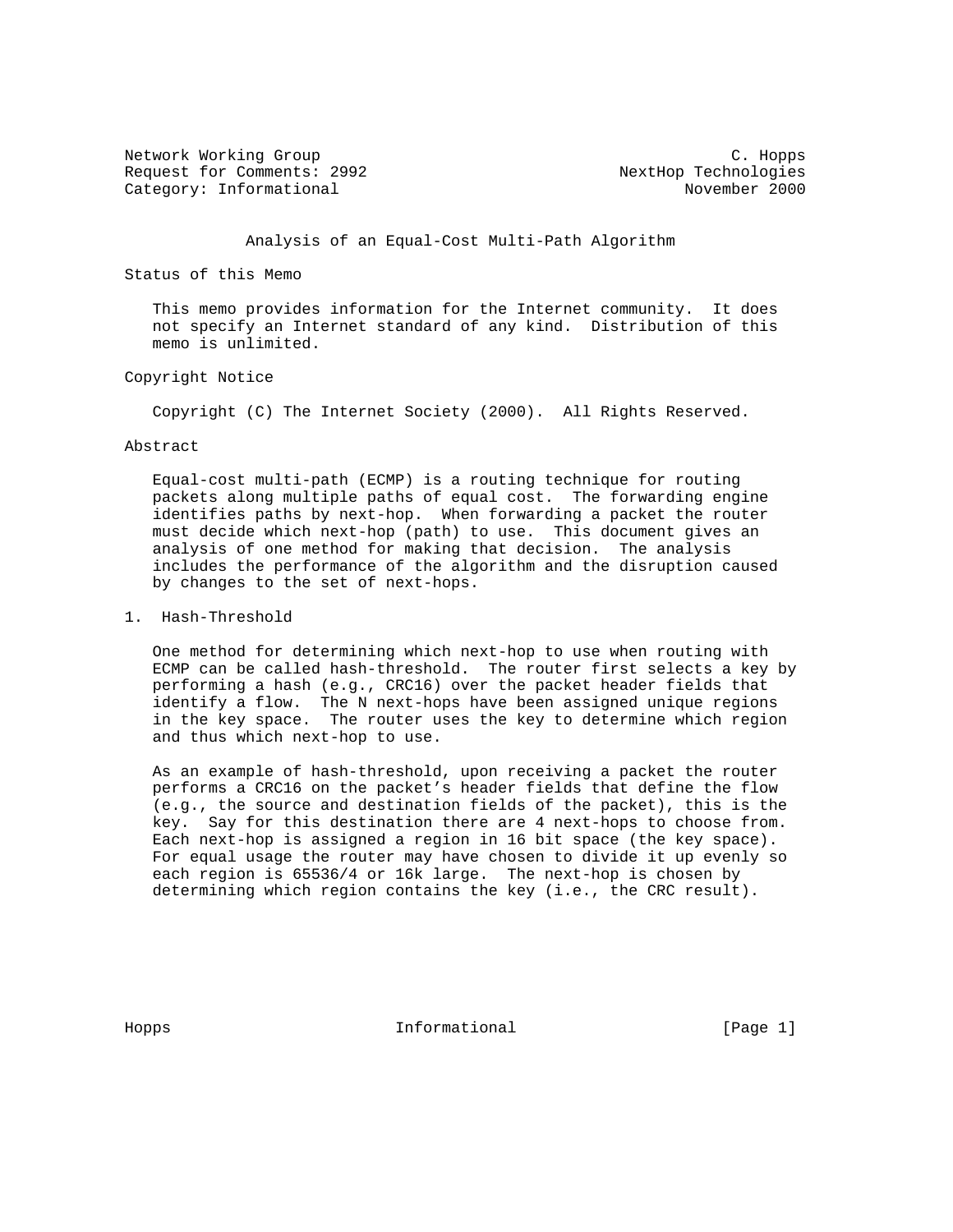## 2. Analysis

 There are a few concerns when choosing an algorithm for deciding which next-hop to use. One is performance, the computational requirements to run the algorithm. Another is disruption (i.e., the changing of which path a flow uses). Balancing is a third concern; however, since the algorithm's balancing characteristics are directly related to the chosen hash function this analysis does not treat this concern in depth.

 For this analysis we will assume regions of equal size. If the output of the hash function is uniformly distributed the distribution of flows amongst paths will also be uniform, and so the algorithm will properly implement ECMP. One can implement non-equal-cost multi-path routing by using regions of unequal size; however, non equal-cost multi-path routing is outside the scope of this document.

## 2.1. Performance

 The performance of the hash-threshold algorithm can be broken down into three parts: selection of regions for the next-hops, obtaining the key and comparing the key to the regions to decide which next-hop to use.

 The algorithm doesn't specify the hash function used to obtain the key. Its performance in this area will be exactly the performance of the hash function. It is presumed that if this calculation proves to be a concern it can be done in hardware parallel to other operations that need to complete before deciding which next-hop to use.

 Since regions are restricted to be of equal size the calculation of region boundaries is trivial. Each boundary is exactly regionsize away from the previous boundary starting from 0 for the first region. As we will show, for equal sized regions, we don't need to store the boundary values.

 To choose the next-hop we must determine which region contains the key. Because the regions are of equal size determining which region contains the key is a simple division operation.

> regionsize = keyspace.size /  $\#\{nexthops\}$ region = key / regionsize;

 Thus the time required to find the next-hop is dependent on the way the next-hops are organized in memory. The obvious use of an array indexed by region yields O(1).

Hopps Informational [Page 2]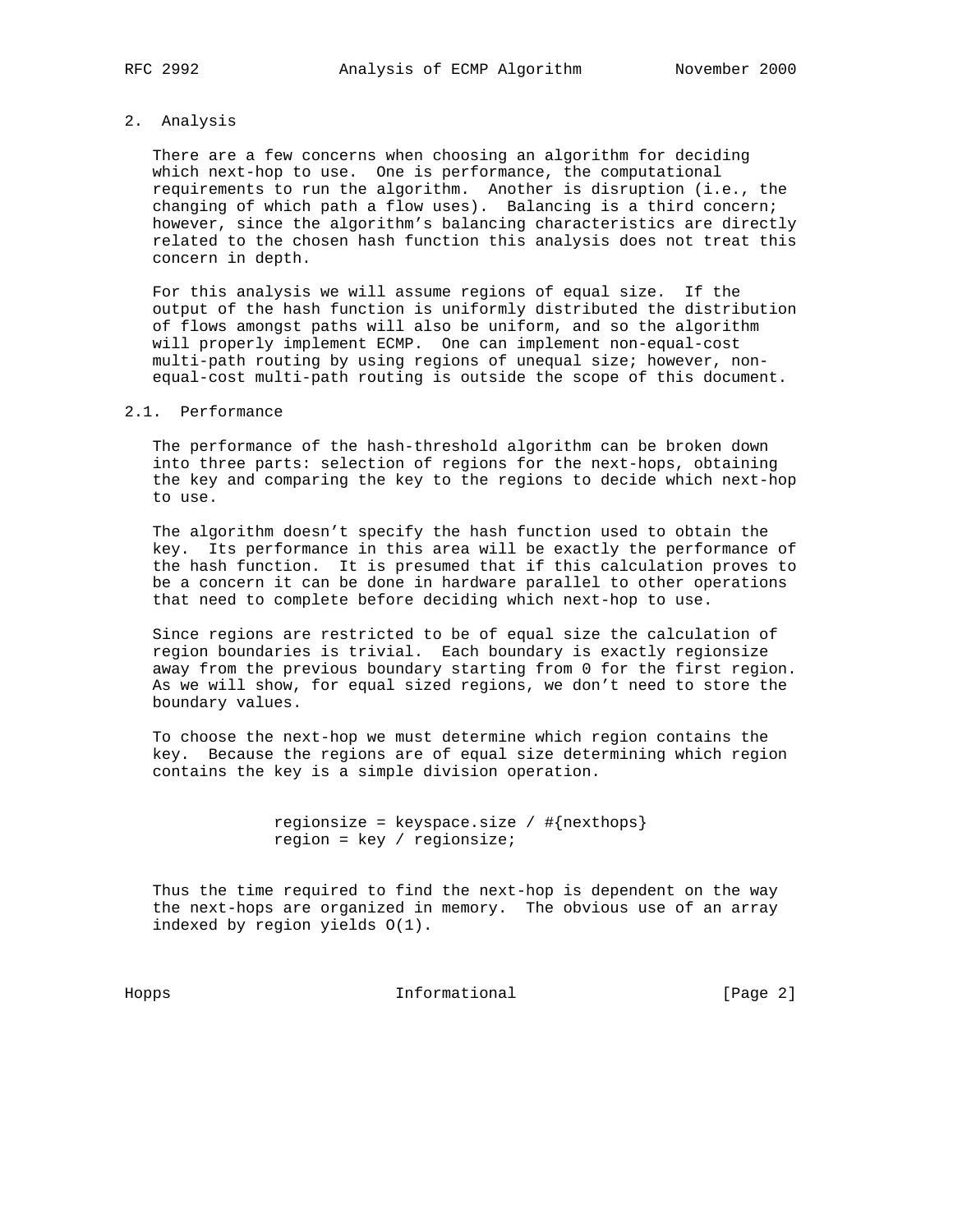## 2.2. Disruption

 Protocols such as TCP perform better if the path they flow along does not change while the stream is connected. Disruption is the measurement of how many flows have their paths changed due to some change in the router. We measure disruption as the fraction of total flows whose path changes in response to some change in the router. This can become important if one or more of the paths is flapping. For a description of disruption and how it affects protocols such as

TCP see [1].

 Some algorithms such as round-robin (i.e., upon receiving a packet the least recently used next-hop is chosen) are disruptive regardless of any change in the router. Clearly this is not the case with hash-threshold. As long as the region boundaries remain unchanged the same next-hop will be chosen for a given flow.

 Because we have required regions to be equal in size the only reason for a change in region boundaries is the addition or removal of a next-hop. In this case the regions must all grow or shrink to fill the key space. The analysis begins with some examples of this.

# 0123456701234567012345670123456701234567

|  |  | 1   2   3   4   5                                        |  |
|--|--|----------------------------------------------------------|--|
|  |  | -------+-+-----+---+---+----+-+-+-----                   |  |
|  |  | 1   2   4   5  <br>---------+---------+--------+-------- |  |
|  |  | 0123456789012345678901234567890123456789                 |  |

Figure 1. Before and after deletion of region 3

 In figure 1. region 3 has been deleted. The remaining regions grow equally and shift to compensate. In this case 1/4 of region 2 is now in region 1,  $1/2$  (2/4) of region 3 is in region 2,  $1/2$  of region 3 is in region 4 and 1/4 of region 4 is in region 5. Since each of the original regions represent 1/5 of the flows, the total disruption is  $1/5*(1/4 + 1/2 + 1/2 + 1/4)$  or  $3/10$ .

 Note that the disruption to flows when adding a region is equivalent to that of removing a region. That is, we are considering the fraction of total flows that changes regions when moving from N to N-1 regions, and that same fraction of flows will change when moving from N-1 to N regions.

Hopps 10 1nformational 1110 [Page 3]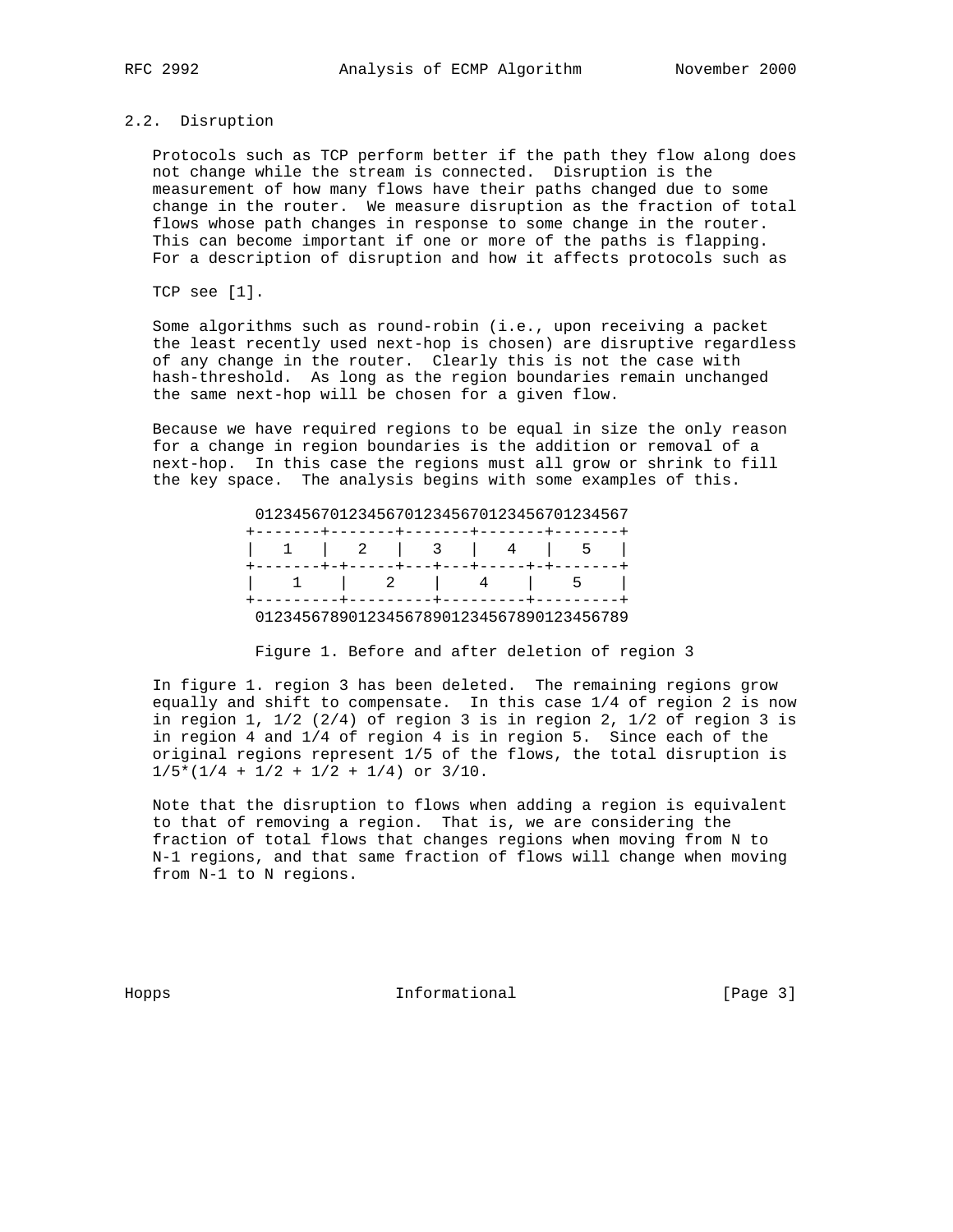|  |  |  | 0123456701234567012345670123456701234567            |  |  |  |
|--|--|--|-----------------------------------------------------|--|--|--|
|  |  |  |                                                     |  |  |  |
|  |  |  | $1 \quad 1 \quad 2 \quad 3 \quad 4 \quad 5 \quad 1$ |  |  |  |

|  |  | 1   2   3   5                            |
|--|--|------------------------------------------|
|  |  |                                          |
|  |  | 0123456789012345678901234567890123456789 |

Figure 2. Before and after deletion of region 4

 In figure 2. region 4 has been deleted. Again the remaining regions grow equally and shift to compensate. 1/4 of region 2 is now in region 1, 1/2 of region 3 is in region 2, 3/4 of region 4 is in region 3 and 1/4 of region 4 is in region 5. Since each of the original regions represent 1/5 of the flows the, total disruption is 7/20.

 To generalize, upon removing a region K the remaining N-1 regions grow to fill the 1/N space. This growth is evenly divided between the N-1 regions and so the change in size for each region is  $1/N/(N-$ 1) or  $1/(N(N-1))$ . This change in size causes non-end regions to move. The first region grows and so the second region is shifted towards K by the change in size of the first region.  $1/(N(N-1))$  of the flows from region 2 are subsumed by the change in region 1's size.  $2/(N(N-1))$  of the flows in region 3 are subsumed by region 2. This is because region 2 has shifted by  $1/(N(N-1))$  and grown by 1/(N(N-1)). This continues from both ends until you reach the regions that bordered K. The calculation for the number of flows subsumed from the Kth region into the bordering regions accounts for the removal of the Kth region. Thus we have the following equation.

 K-1 N --- i --- (i-K) disruption = \ --- + \ --- / (N)(N-1) / (N)(N-1) --- -- i=1 i=K+1

We can factor  $1/((N)(N-1))$  out as it is constant.

$$
= \begin{array}{c|c|c|c|c} 1 & & & & N & \\ \hline 1 & & & & & \\ \hline (N)(N-1) & & & & & \\ & & & & & \\ \end{array}
$$

Hopps 10 1nformational Theorem Informational [Page 4]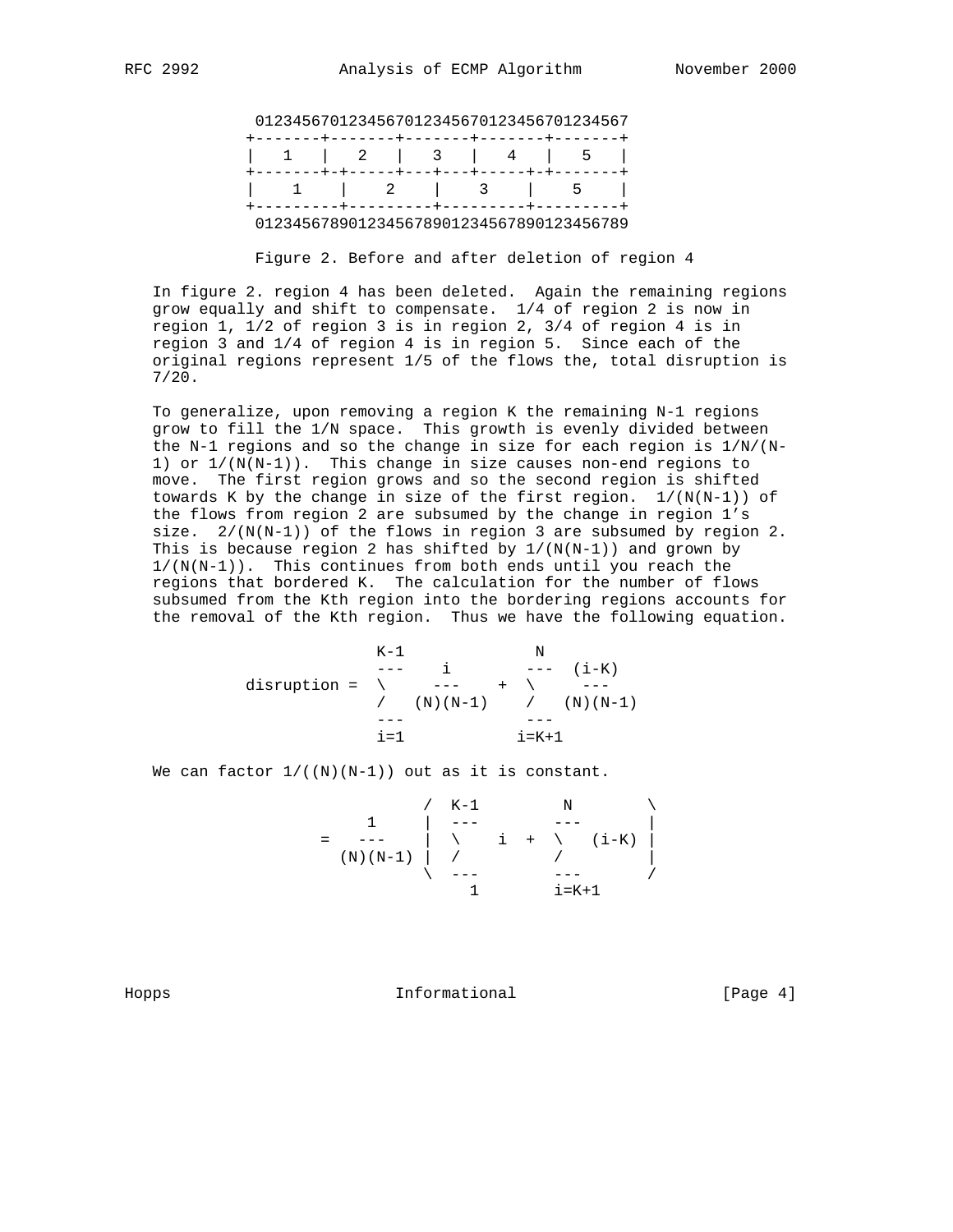We now use the the concrete formulas for the sum of integers. The first summation is  $(K)(K-1)/2$ . For the second summation notice that we are summing the integers from 1 to N-K, thus it is  $(N-K)$   $(N-K+1)/2$ .

$$
= \frac{(K-1)(K) + (N-K)(N-K+1)}{----------}
$$
  
2(N)(N-1)

 Considering the summations, one can see that the least disruption is when K is as close to half way between 1 and N as possible. This can be proven by finding the minimum of the concrete formula for K holding N constant. First break apart the quantities and collect.

> 2K\*K - 2K - 2NK + N\*N + N = -------------------------  $2(N)(N-1)$  $K*K - K - NK$   $N + 1$  = -------------- + -------  $(N)(N-1)$  2(N-1)

Since we are minimizing for K the right side  $(N+1)/2(N-1)$  is constant as is the denominator  $(N)(N-1)$  so we can drop them. To minimize we take the derivative.

```
d<sub>d</sub> a bha anns an t-ainm an t-ainm an t-ainm an t-ainm an t-ainm an t-ainm an t-ainm an t-ainm an t-ainm an t-ainm an t-ainm an t-ainm an t-ainm an t-ainm an t-ainm an t-ainm an t-ainm an t-ainm an t-ainm an t-ainm an t-a
                                                                                                                                                        -- (K*K - (N+1)K)dk i de broede bestjer it de broede bestjer it de broede bestjer it de broede bestjer it de broede bestjer it<br>De bestjer it de bestjer it de bestjer it de bestjer it de bestjer it de bestjer it de bestjer it de bestjer i
                                                                                                                                                        = 2K - (N+1)
```
Which is zero when K is (N+1)/2.

 The last thing to consider is that K must be an integer. When N is odd (N+1)/2 will yield an integer, however when N is even (N+1)/2 yields an integer  $+1/2$ . In the case, because of symmetry, we get the least disruption when K is  $N/2$  or  $N/2 + 1$ .

 Now since the formula is quadratic with a global minimum half way between 1 and N the maximum possible disruption must occur when edge regions (1 and N) are removed. If K is 1 or N the formula reduces to 1/2.

The minimum possible disruption is obtained by letting  $K = (N+1)/2$ . In this case the formula reduces to  $1/4 + 1/(4*N)$ . So the range of possible disruption is (1/4, 1/2].

 To minimize disruption we recommend adding new regions to the center rather than the ends.

Hopps 10 1nformational 100 mm informational [Page 5]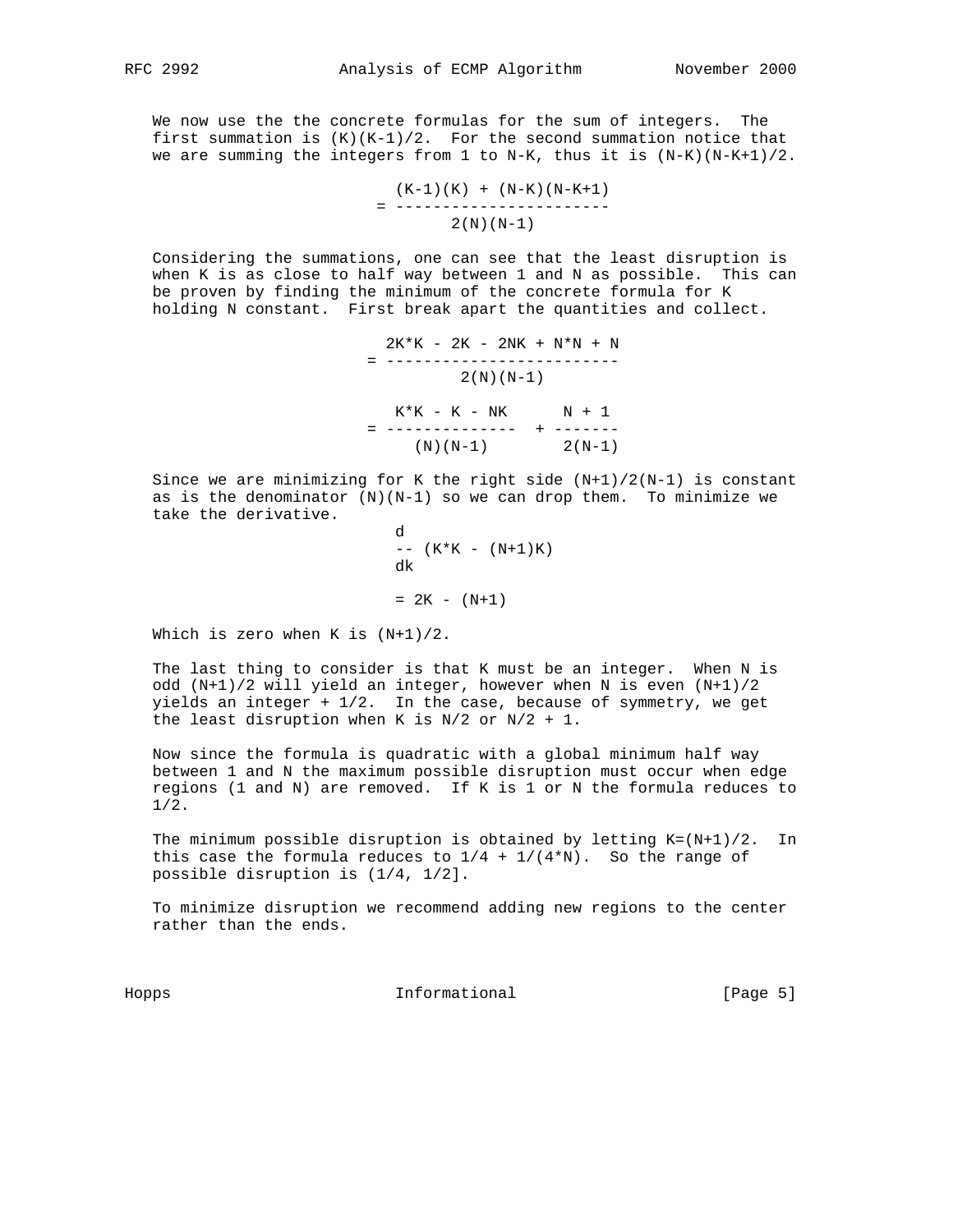## 3. Comparison to other algorithms

 Other algorithms exist to decide which next-hop to use. These algorithms all have different performance and disruptive characteristics. Of these algorithms we will only consider ones that are not disruptive by design (i.e., if no change to the set of next hops occurs the path a flow takes remains the same). This will exclude round-robin and random choice. We will look at modulo-N and highest random weight.

 Modulo-N is a "simpler" form of hash-threshold. Given N next-hops the packet header fields which describe the flow are run through a hash function. A final modulo-N is applied to the output of the hash. This result then directly maps to one of the next-hops. Modulo-N is the most disruptive of the algorithms; if a next-hop is added or removed the disruption is  $(N-1)/N$ . The performance of Modulo-N is equivalent to hash-threshold.

 Highest random weight (HRW) is a comparative method similar in some ways to hash-threshold with non-fixed sized regions. For each next hop, the router seeds a pseudo-random number generator with the packet header fields which describe the flow and the next-hop to obtain a weight. The next-hop which receives the highest weight is selected. The advantage with using HRW is that it has minimal disruption (i.e., disruption due to adding or removing a next-hop is always 1/N.) The disadvantage with HRW is that the next-hop selection is more expensive than hash-threshold. A description of HRW along with comparisons to other methods can be found in [2]. Although not used for next-hop calculation an example usage of HRW can be found in [3].

 Since each of modulo-N, hash-threshold and HRW require a hash on the packet header fields which define a flow, we can factor the performance of the hash out of the comparison. If the hash can not be done inexpensively (e.g., in hardware) it too must be considered when using any of the above methods.

 The lookup performance for hash-threshold, like modulo-N is an optimal O(1). HRW's lookup performance is O(N).

 Disruptive behavior is the opposite of performance. HRW is best with 1/N. Hash-threshold is between 1/4 and 1/2. Finally Modulo-N is  $(N-1)/N$ .

 If the complexity of HRW's next-hop selection process is acceptable we think it should be considered as an alternative to hash-threshold. This could be the case when, for example, per-flow state is kept and thus the next-hop choice is made infrequently.

Hopps Informational [Page 6]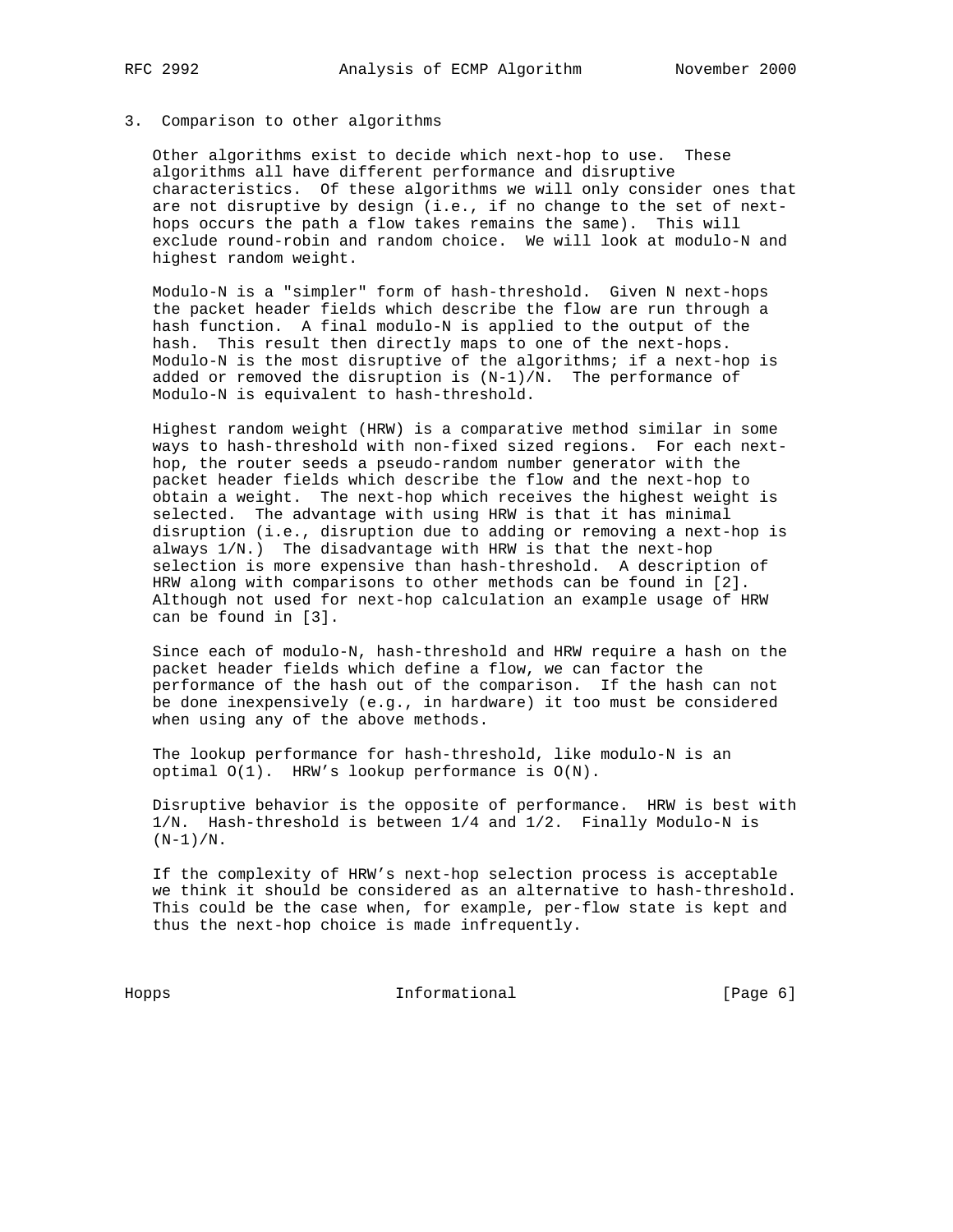However, when HRW's next-hop selection is seen as too expensive the obvious choice is hash-threshold as it performs as well as modulo-N and is less disruptive.

4. Security Considerations

 This document is an analysis of an algorithm used to implement an ECMP routing decision. This analysis does not directly affect the security of the Internet Infrastructure.

- 5. References
	- [1] Thaler, D. and C. Hopps, "Multipath Issues in Unicast and Multicast", RFC 2991, November 2000.
	- [2] Thaler, D. and C.V. Ravishankar, "Using Name-Based Mappings to Increase Hit Rates", IEEE/ACM Transactions on Networking, February 1998.
	- [3] Estrin, D., Farinacci, D., Helmy, A., Thaler, D., Deering, S., Handley, M., Jacobson, V., Liu, C., Sharma, P. and L. Wei, "Protocol Independent Multicast-Sparse Mode (PIM-SM): Protocol Specification", RFC 2362, June 1998.
- 6. Author's Address

 Christian E. Hopps NextHop Technologies, Inc. 517 W. William Street Ann Arbor, MI 48103-4943 U.S.A

 Phone: +1 734 936 0291 EMail: chopps@nexthop.com

Hopps **Informational Informational** [Page 7]